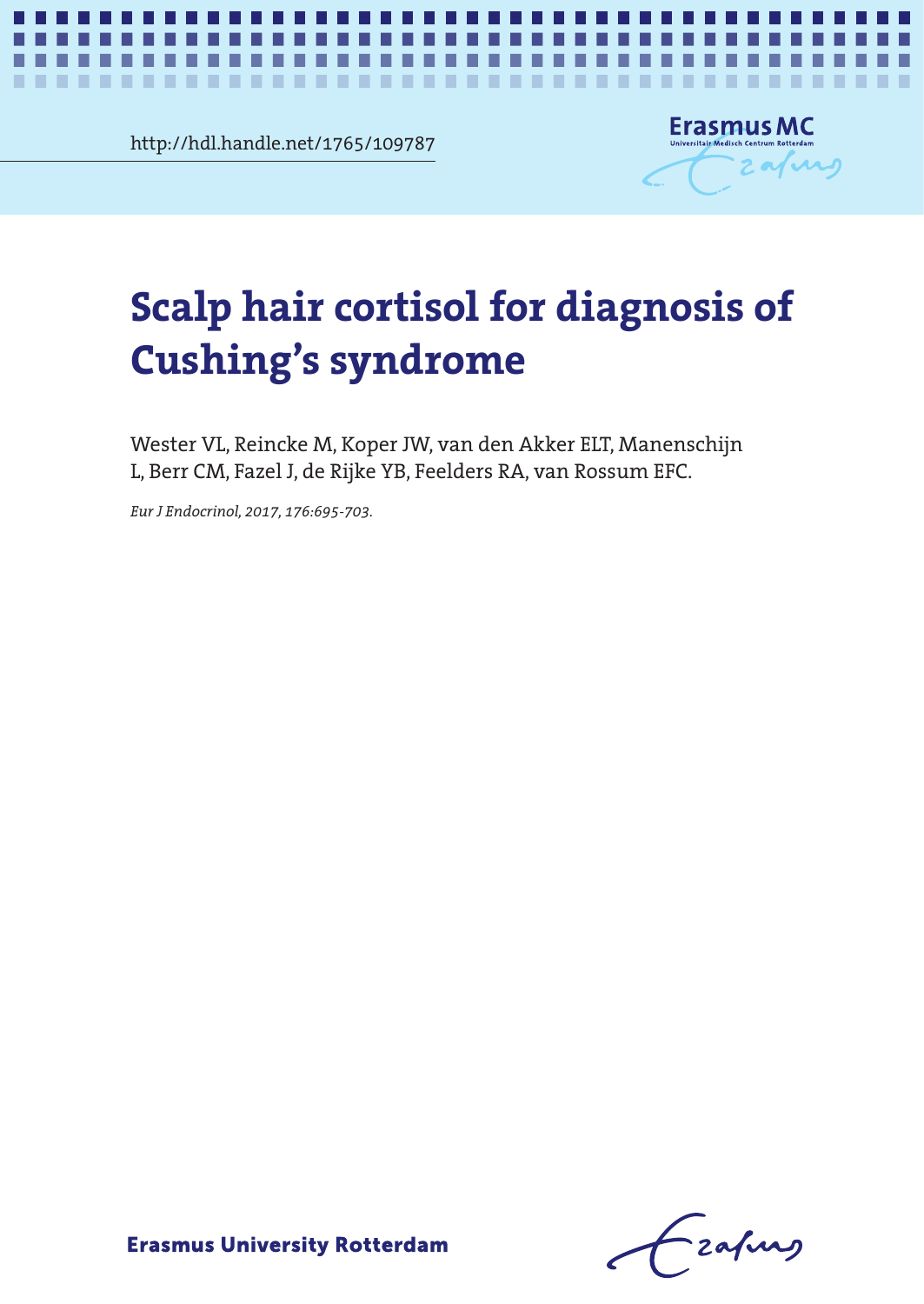## **Abstract**

**Objective**: Current first-line screening tests for Cushing's syndrome (CS) only measure time-point or short-term cortisol. Hair cortisol content (HCC) offers a non-invasive way to measure long-term cortisol exposure over several months of time. We aimed to evaluate HCC as a screening tool for CS.

**Design**: case-control study in two academic referral centers for CS

**Methods**: Between 2009 and 2016, we collected scalp hair from patients suspected of CS and healthy controls. HCC was measured using ELISA. HCC was available in 43 confirmed CS patients, 35 patients in whom the diagnosis CS was rejected during diagnostic workup and follow-up (patient controls), and 174 healthy controls. Additionally, we created HCC timelines in two patients with ectopic CS.

**Results**: CS patients had higher HCC than patient controls and healthy controls (geometric mean 106.9 vs 12.7 and 8.4 pg/mg, respectively, *P*<0.001). At a cut-off of 31.1 pg/ mg, HCC could differentiate between CS patients and healthy controls with a sensitivity of 93% and a specificity of 90%. With patient controls as a reference, specificity remained similar (91%). Within CS patients, HCC correlated significantly with urinary free cortisol (r=0.691, *P*<0.001). In two ectopic CS patients, HCC timelines indicated that cortisol was increased 3 and 6 months before CS became clinically apparent.

**Conclusions**: Analysis of cortisol in a single scalp hair sample offers diagnostic accuracy for CS similar to currently used first line tests, and can be used to investigate cortisol exposure in CS patients months to years back in time, enabling estimation of disease onset.

Frahing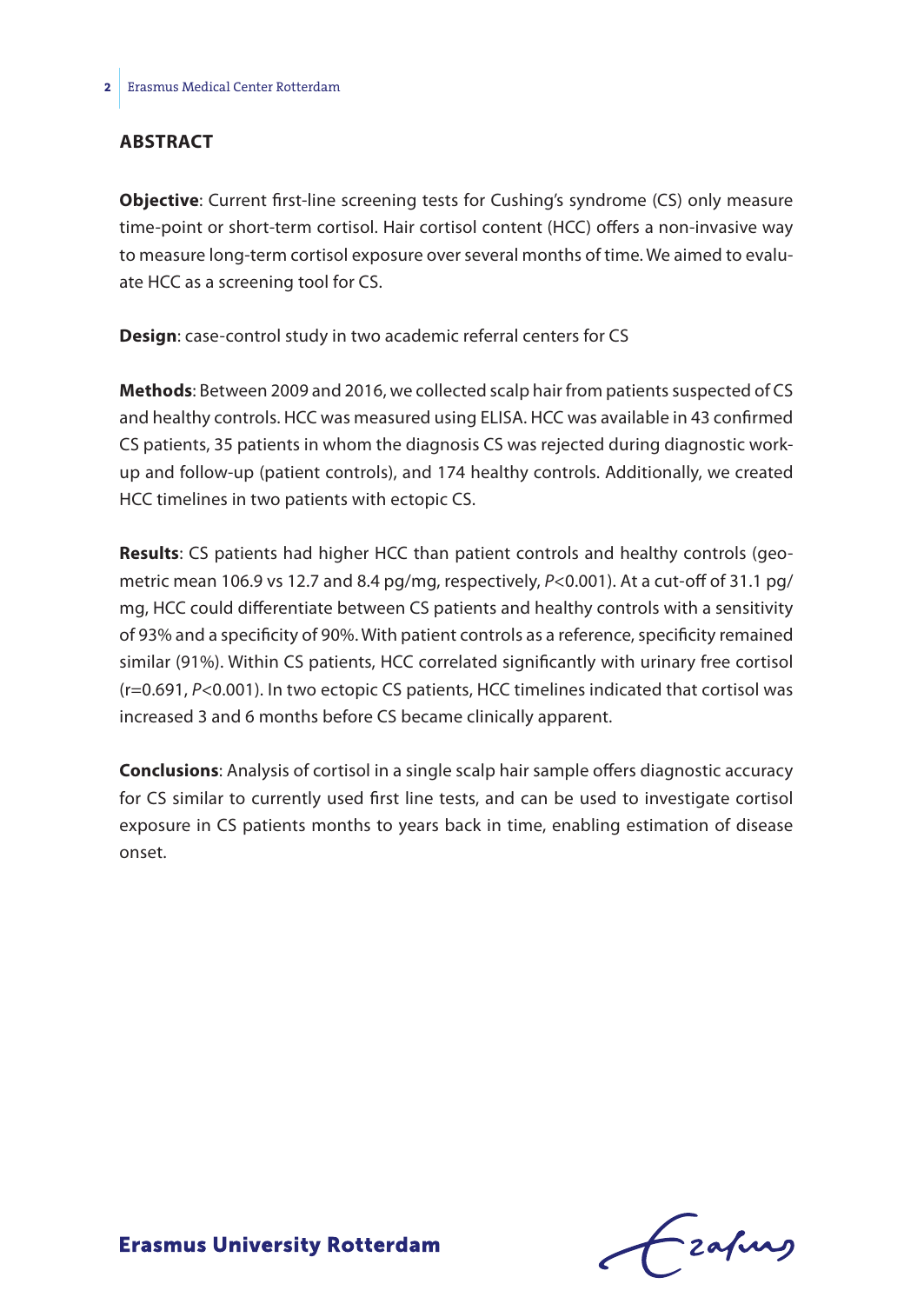## **Introduction**

Glucocorticoids are a class of steroid hormones that are produced under the influence of the hypothalamus-pituitary-adrenal (HPA) axis and have mediating effects in metabolism, inflammation, circulation and behavior. Cushing's syndrome (CS) occurs when there is an excess of glucocorticoids, either from an exogenous source or an excessive endogenous production of cortisol. Endogenous CS is a rare disorder, most commonly caused by an ACTH producing pituitary adenoma (Cushing's disease), less frequent are primary adrenal causes and ectopic CS [1]. Ectopic CS results from secretion of adrenocorticotropic hormone (ACTH) from a non-pituitary source, or very rarely, from ectopic corticotropin-releasing hormone (CRH) secretion. Ectopic CS is often associated with higher ACTH levels than in Cushing's disease, leading to more fulminant CS [2]. While a number of signs and symptoms are deemed highly suggestive for CS (e.g. facial plethora, proximal muscle weakness, purple striae and easy bruising), many are nonspecific and highly prevalent in the general population, such as metabolic syndrome features, osteoporosis and depression [3]. This overlap with common chronic conditions is likely to cause delay in the diagnosis of CS in many cases.

Diagnosis of CS is further complicated by the fact that no single biochemical test for cortisol exposure offers perfect diagnostic accuracy. First-line tests for CS that are recommended by the Endocrine Society's guideline are urinary free cortisol (UFC) in 24 hour urine collections, late-night salivary cortisol (LNSC) and the 1 mg overnight dexamethasone suppression test (DST) [3]. Cortisol secretion can be variable in CS, illustrated by the fact that there is high variability of UFC in patients with active CS [4] and that many patients have at least one normal UFC [5]. In general, multiple tests are needed to establish a diagnosis, and thus, UFC and LNSC measurements both are usually performed on at least two different occasions [3].

Over the past few years there is an increasing use of cortisol in scalp hair as a measure of long-term cortisol exposure [6]. Hair cortisol content (HCC) has been used to investigate long-term cortisol levels in association with cardiovascular disease [7-9], obesity [10-12] and metabolic syndrome [13]. We and others have previously reported increased HCC in a small number of CS patients, including cases of cyclic CS [14, 15]. HCC has practical advantages over currently used diagnostic tests, since sample collection can easily be performed in an outpatient setting and is not dependent on patient adherence to sampling instructions. Furthermore, HCC measurement offers retrospective information about cortisol levels over months of time in a single measurement, thereby potentially circumventing the limitations posed by the variability in cortisol secretion in endogenous CS [6].

frafing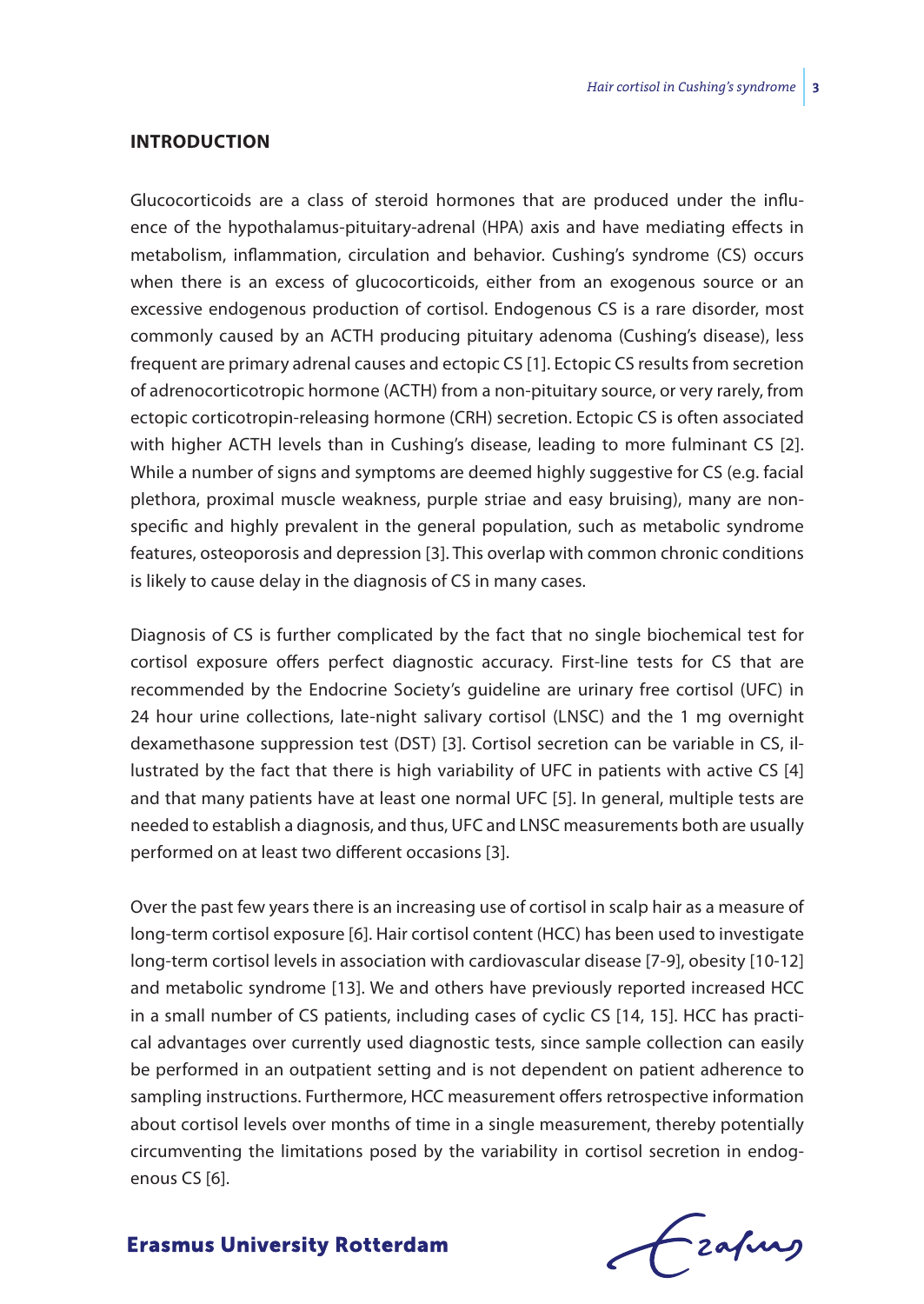We aimed to establish the optimal cut-off value of HCC for the diagnosis of endogenous CS. In order to do this, we measured HCC in patients with confirmed CS, in healthy controls, and in patients who were initially suspected to have CS but in whom CS was excluded during work-up. Furthermore, we aimed to explore the potential of HCC to retrospectively assess the onset of hypercortisolism in severe (ectopic) CS.

## **Subjects and methods**

#### **Patients and controls: HCC for diagnosis of Cushing's syndrome**

Between 2009 and 2016, patients who visited the endocrinology outpatient clinic at a single academic medical center (Erasmus MC, Rotterdam, The Netherlands) and were suspected of CS were requested to take part in the present study. Within this period, we included all patients who were evaluated for Cushing's syndrome and consented to take part in the present study, and in whom Cushing's syndrome could either be confirmed, or excluded based on diagnostic tests and the clinical evaluation of the treating endocrinologist. Part of these patients were included in a previously published case series [15]. We excluded patients who used topical hydrocortisone, as well as users of systemic corticosteroids. Patients were classified as having endogenous CS if hypercortisolism could be biochemically confirmed in the three months before study inclusion (using UFC, DST and/or LNSC), and the cause of hypercortisolism could be demonstrated. For Cushing's disease, the combination of hypercortisolism with an inferior petrosus sinus sampling showing a central to peripheral ACTH gradient, or a pituitary adenoma > 6 mm on MRI was considered diagnostic. For adrenal Cushing's syndrome, histopathology of a cortisol-producing adenoma was considered diagnostic. For ectopic Cushing's syndrome, histopathology of an ACTH or CRH producing tumor was considered diagnostic. Healthy individuals from our previously published validation study, which were included from August 2009 through April 2010, served as controls [16]. From all participants, written informed consent was obtained. This study was approved by the institutional review board of Erasmus MC. In all participants, we collected questionnaires about hair characteristics which have been shown to influence hair cortisol, which include hair washings, the use of hair products, and hair treatments like coloring and bleaching. Furthermore, this questionaire included a question about the recent use of corticosteroids, including topical corticosteroids [6].

## **Patients: HCC timelines in ectopic Cushing's syndrome**

Two patients with ectopic CS and long hair were recruited at the Klinikum der Ludwig‐Maximilians‐Universität München (Munich, Germany) with the objective to create retrospective timelines of cortisol exposure. From both participants, written informed

Frahing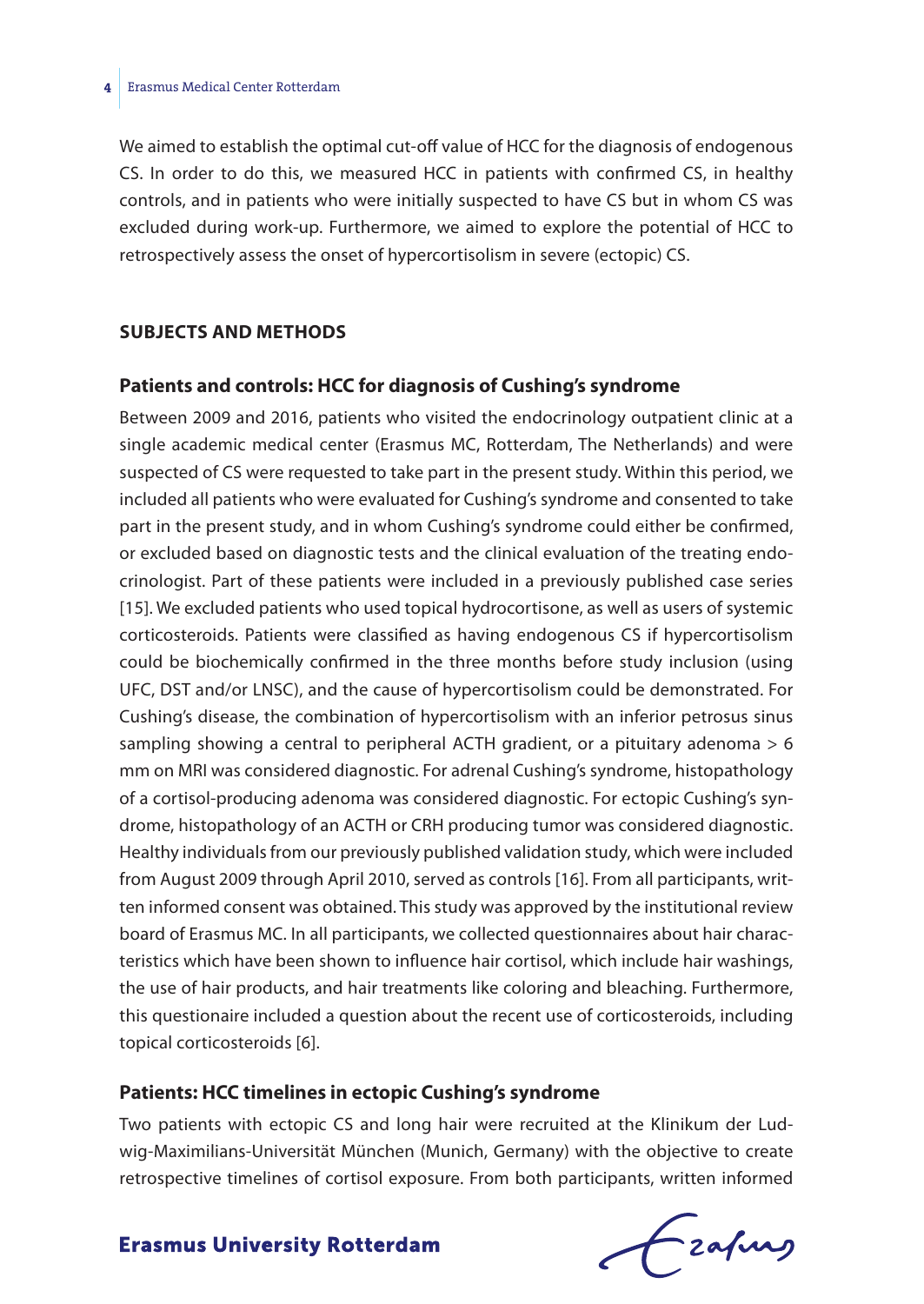consent was obtained. This study was approved by the institutional review board of the Klinikum der Ludwig‐Maximilians‐Universität München.

## **Measurement of hair cortisol concentrations**

In all participants we cut a scalp hair sample of approximately 150 hairs at the posterior vertex, as close to the scalp as possible. Hair processing and analysis was performed as described previously [16]. Depending on the length of the hair, from the most proximal 1-3 cm at least 10 mg of hair was weighed. For the creation of timelines in patients with ectopic CS, the entire length of hair samples was divided into segments of 1 cm length, corresponding to cortisol exposure during periods of 1 month [17]. Depending on the quantity of hair, more distal hair was divided in 2 cm segments, corresponding to 2 month periods.

After weighing, the hair was finely cut using scissors. We extracted cortisol from the hair in 1 ml of methanol during 16 hours at 52 degrees Celsius. After extraction, the methanol was transferred into clean glass tubes, evaporated under nitrogen stream, and the residue was reconstituted in 250 microliter of phosphate buffered saline (pH 8.0). We then vortexed the samples and analyzed them using a commercially available ELISA kit for cortisol in saliva (SLV-2930, DRG Instruments GmbH, Marburg, Germany). We previously determined the intra- and inter-assay variations. For the intra-assay variation, coefficients of variance (CV) were 3.1% at 4.4 ng/ml, 2.3% at 21.3 ng/ml, and 2.6% at 35.0 ng/ml. The inter-assay CVs were 7.0, 2.3, and 8.2%, respectively [18].

## **Measurement of cortisol concentrations in urine, serum and saliva**

Twenty-four hour UFC was measured on two consecutive days as a part of the routine diagnostic procedure for CS. UFC was measured using either one of two in-house methods: chemiluminescence immunoassay using unextracted urine (Immulite XPi, Siemens AG, Munich, Germany) or liquid chromatography / tandem mass spectrometry (LC/MS-MS, Waters Xevo-TQ-S, Milford, MA). The upper limits of normal of these assays are 850 (validated for cortisol production rate) and 133 nmol/24h, respectively.

Serum cortisol was measured using chemiluminescence immunoassay (Immulite XPi, Siemens AG, Munich, Germany). A morning cortisol after 1 mg dexamethasone overnight of more than 50 nmol/L suggested hypercortisolism. Salivary cortisol was measured using ELISA (SLV-2930, DRG Instruments GmbH, Marburg, Germany, or DES6611, Demeditec Diagnostics GmbH, Kiel-Wellsee, Germany). For LNSC, a cut-off value of 9.3 nmol/L was used, as reported previously [19].

frafing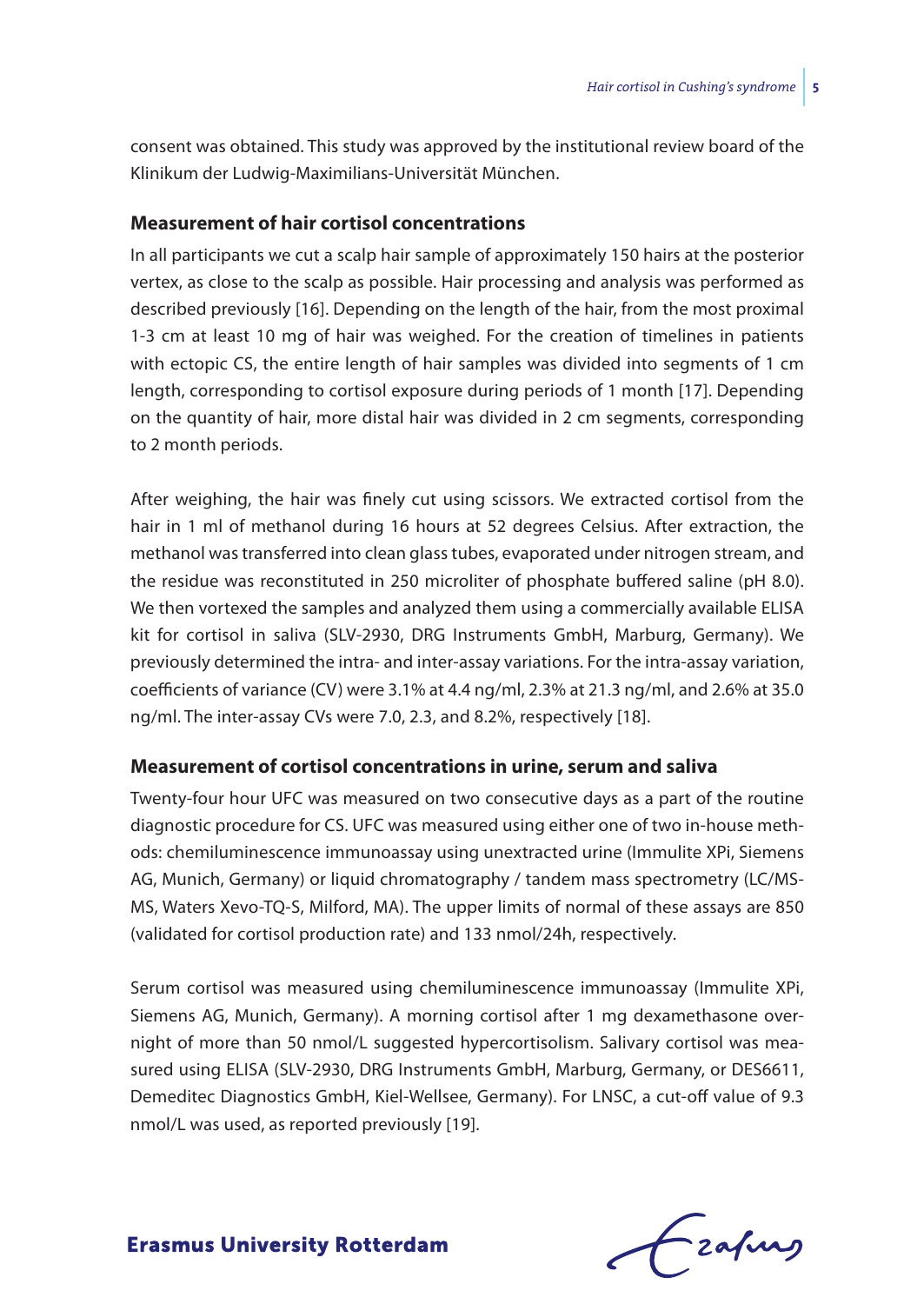In the two patients with ectopic CS from the Klinikum der Ludwig-Maximilians-Universität München, serum cortisol was measured using Solid Phase Antigen linked Technique (Liaison, DiaSorin Deutschland GmbH, Dietzenbach, Germany), and salivary cortisol was measured using a luminescence immunoassay (Cortisol Luminescence Immunoassay, IBL International GmbH, Hamburg, Germany). UFC was measured using two different chemiluminescence immunoassays for patient A (DVIA Centaur, Siemens AG, Munich, Germany) and patient B (Liaison, DiaSorin Deutschland GmbH, Dietzenbach, Germany).

## **Statistical analysis**

IBM SPSS Statistics version 21 (IBM Corp., Armonk, NY) and GraphPad Prism version 5.01 (GraphPad Software, Inc., La Jolla, CA) were used for statistical analysis. Baseline characteristics were analyzed using Chi square, Mann-Whitney U and Kruskall-Wallis tests. Cortisol values were logarithmically transformed to obtain a normal distribution. HCC is expressed as a geometric mean and 95% confidence interval, in pg/mg hair. We compared HCC between CS patients, healthy controls and non-CS patients with analysis of (co)variance. To determine cut-off values and sensitivity and specificity, we created receiver operating characteristic (ROC) curves. Correlations between HCC and first-line screening tests in CS patients were analyzed using Pearson's correlation.

## **Results**

## **Diagnosis accuracy of HCC in CS**

We included 43 patients with confirmed endogenous CS, including patients from a previously published case series [15]. In addition, we identified 35 patients who had suspected CS, but in whom CS diagnosis was excluded during diagnostic work-up (patient controls: median follow up 3.5 months, range 0.5 – 91.2). All 35 patient controls had UFCs below the upper limit of normal. LNSC values were measured in 33 out of 35 patient controls, and were all below the cut-off value of 9.3 nmol/L. Patients with CS were on average older than the 174 healthy controls (median age 50 [range 15 - 76] vs. 32 years [range 18 – 63], P<0.001) and had a higher BMI (29.4 [range 18.3 – 81.6] vs. 23.5 kg/m2 [range 16.9 – 43.3], P<0.001, Table 1). CS patients had lower BMI than patient controls (29.4 [range 18.3 – 81.6] vs. 35.2 [range 21.4 – 46.6] kg/m2, P=0.011) and were significantly older (50 [range 15 - 76] vs 38 [15 - 79 years], P=0.009). The group of healthy controls consisted of most men, followed by CS patients and patient controls (43 vs. 30 vs. 17%, P=0.011). The three groups were similar in terms of hair characteristics (Table 1). HCC levels were highest in CS patients (geometric mean 106.9 pg/mg, 95% CI 77.1 – 147.9, *F*(2,249)=88.9, *P*<0.001), and significantly higher than in healthy controls (8.4 pg/mg, 95%CI 7.0 – 10.0, *P*<0.001), and patients controls (12.7 pg/mg, 95% CI 8.6 –

Czafurz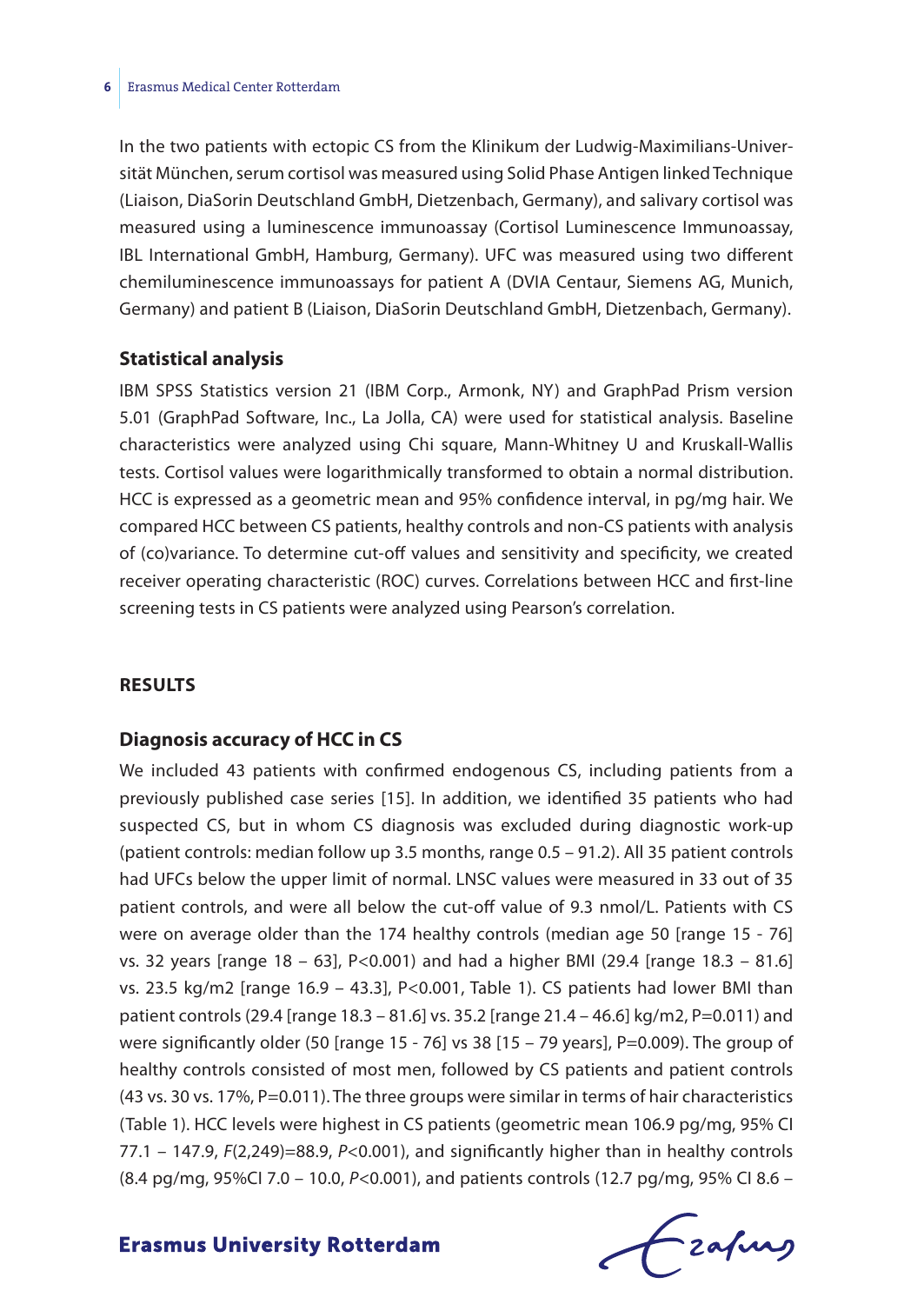|                                                                                                                                                                                                                                                                                                                                          | Healthy controls<br>$N = 174$ | Patient controls<br>$N = 35$ | CS patients<br>$N=43$ | $P_{\rm diff}$ |
|------------------------------------------------------------------------------------------------------------------------------------------------------------------------------------------------------------------------------------------------------------------------------------------------------------------------------------------|-------------------------------|------------------------------|-----------------------|----------------|
| Patient characteristics                                                                                                                                                                                                                                                                                                                  |                               |                              |                       |                |
| Male (n, %)                                                                                                                                                                                                                                                                                                                              | 74 (43%)                      | 6 (17%)                      | 13 (30%)              | 0.011          |
| Age [years] (median, range)                                                                                                                                                                                                                                                                                                              | $32(18-63)$                   | $38(15-79)$                  | $50(15-76)$           | 0.001          |
| BMI [kg/m <sup>2</sup> ] (median, range)                                                                                                                                                                                                                                                                                                 | $23.5(16.9 - 43.3)$           | $35.2(21.4 - 46.6)$          | $29.4(18.3 - 81.6)$   | 0.001          |
| Hair characteristics                                                                                                                                                                                                                                                                                                                     |                               |                              |                       |                |
| 96)<br>Hair washing > 3 per week (yes/no,                                                                                                                                                                                                                                                                                                | 127/45 (74%)                  | 25/9 (74%)                   | 24/16 (60%)           | 0.209          |
| Use of hair products (yes/no, %)                                                                                                                                                                                                                                                                                                         | 84/89 (49%)                   | 17/17 (50%)                  | 12/28 (30%)           | 0.091          |
| Hair coloring* (yes/no, %)                                                                                                                                                                                                                                                                                                               | 36/138 (21%)                  | 13/21 (38%)                  | 10/33 (23%)           | 0.088          |
| Hair bleaching* (yes/no, %)                                                                                                                                                                                                                                                                                                              | 13/161 (7%)                   | 4/30 (12%)                   | 1/42(2%)              | 0.270          |
| Hair cortisol concentrations                                                                                                                                                                                                                                                                                                             |                               |                              |                       |                |
| Non-adjusted [pg/mg hair] (geometric mean, 95%Cl)                                                                                                                                                                                                                                                                                        | $8.4(7.0 - 10.0)$             | $12.7(8.6 - 18.6)$           | $106.9(77.1 - 147.9)$ | &0.001         |
| Adjusted model 11 [pg/mg hair] (geometric mean, 95%Cl)                                                                                                                                                                                                                                                                                   | $8.3(6.7 - 10.3)$             | $13.8(8.6 - 21.8)$           | 95.8 (66.6 - 137.6)   | 0.001          |
| Adjusted model 2‡ [pg/mg hair] (geometric mean, 95%Cl)                                                                                                                                                                                                                                                                                   | $8.6(6.9 - 10.6)$             | $15.2(9.5 - 24.1)$           | $93.0(63.7 - 135.6)$  | < 0.001        |
| First-line screening tests                                                                                                                                                                                                                                                                                                               |                               |                              |                       |                |
| Jrinary free cortisol (ULN) (geometric mean, 95%Cl)                                                                                                                                                                                                                                                                                      |                               | $0.42(0.31 - 0.57)$          | $3.81(2.87 - 5.05)$   | &0.001         |
| Late-night salicary cortisol (nmol/L) (geometric mean, 95%Cl)                                                                                                                                                                                                                                                                            |                               | $2.2(1.4 - 3.5)$             | $27.7(18.1 - 42.4)$   | &0.001         |
| DST cortisol (nmol/L) (geometric mean, 95%Cl)                                                                                                                                                                                                                                                                                            |                               | 40 (30 - 54)                 | 476 (369 - 615)       | 0.001          |
| Differences in baseline characteristics were analyzed using Chi square and Kruskal-Wallis tests. Differences in hair cortisol concentrations were analyzed using analysis<br>BMI, body mass index; CI, confidence interval; CS, Cushing's syndrome; DST, dexamethasone suppression test; ULN, upper limit of normal.<br>of (co)variance. |                               |                              |                       |                |

Table 1. Baseline characteristics and hair cortisol concentrations **Table 1.** Baseline characteristics and hair cortisol concentrations

# **Erasmus University Rotterdam**

zafung

\*Hair coloring and bleaching in the 3 months prior to hair collection.

\*Hair coloring and bleaching in the 3 months prior to hair collection.

†Model 1 was adjusted for age, sex and BMI.

+Model 1 was adjusted for age, sex and BMI.

‡Model 2 was adjusted for age, sex, BMI and hair characteristics.

Hair cortisol data for healthy controls, and part of the CS patients have been published previously [15, 16].

#Model 2 was adjusted for age, sex, BMI and hair characteristics.<br>Hair cortisol data for healthy controls, and part of the CS patients have been published previously [15, 16].

*Hair cortisol in Cushing's syndrome*

**7**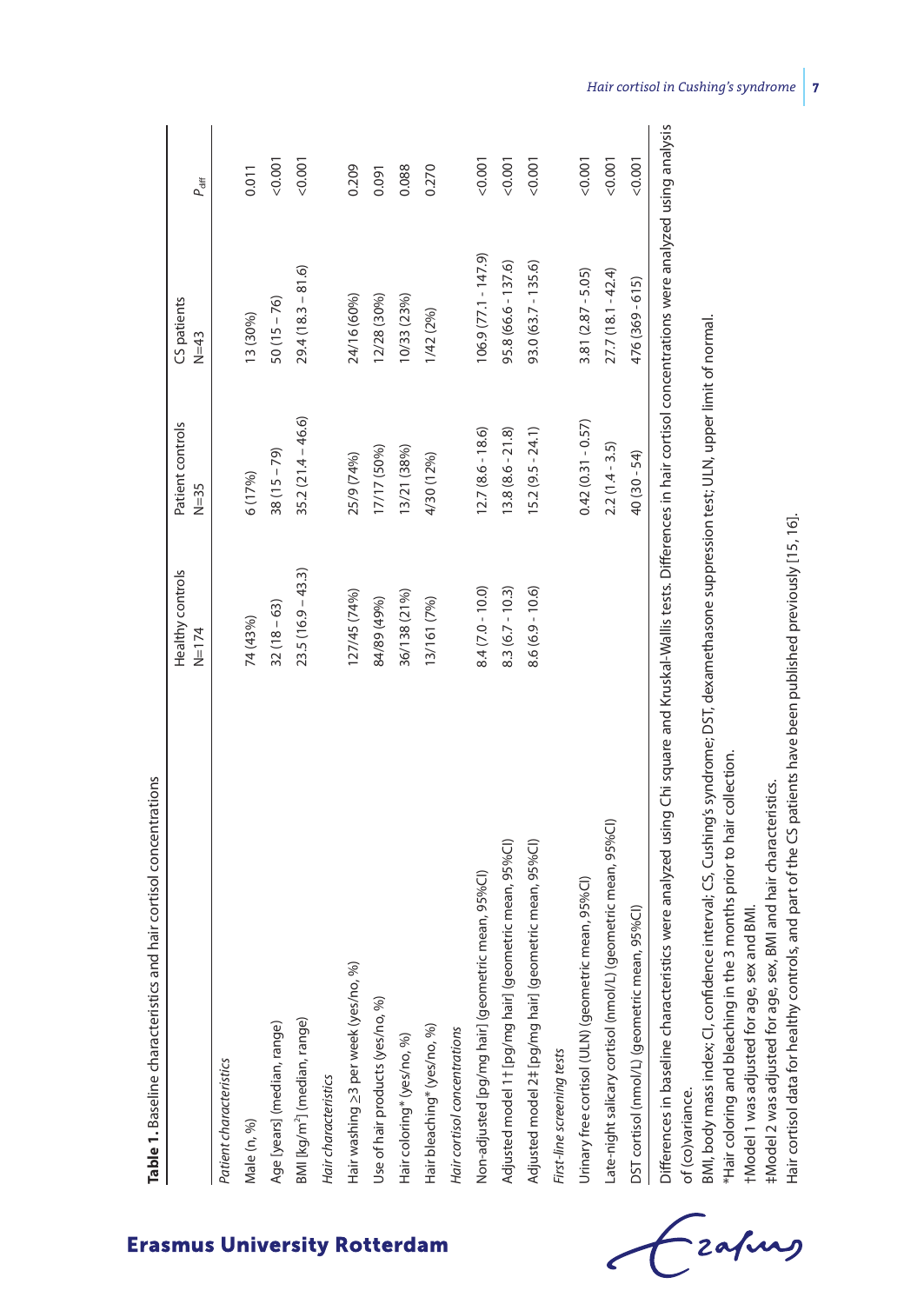#### **8** Erasmus Medical Center Rotterdam

18.6, *P*<0.001). Adjustment for age, sex and BMI and hair characteristics did not change these results (Table 1). In healthy controls, HCC was not significantly influenced by sex (*t*(172)=1.05, P=0.293), age (Pearson's r 0.65, P=0.395), or BMI (Pearson's r 0.111, P=0.180).

The ROC curve revealed an optimal cut-off for the diagnosis of CS of 31.1 pg/mg hair, when healthy controls were used as a reference population. For this cut-off, sensitivity and specificity were 93 and 90%, respectively (AUC=0.958, Figure 1A). When we used patient controls as a reference, the optimal cut-off for the diagnosis was the same as with healthy controls. In this analysis, sensitivity and specificity remained similar at 93% and 91%, respectively (AUC=0.951, Figure 1B).



**Figure 1.** ROC curves of HCC for the diagnosis of CS, with healthy controls (A) or patient controls (B) as a reference population.

The arrows indicate a cut-off value of 31.1 pg/mg. AUC, area under the curve. \*\*P< 0.01. Hair cortisol data for healthy controls, and part of the CS patients have been published previously [15, 16].

In CS patients, HCC levels significantly correlated with UFC (available in n=41, Pearson's r=0.691, *P*<0.001, Figure 2). HCC also correlated with serum cortisol after 1 mg DST (n=25, r=0.724, *P*<0.001) and with LNSC (n=33, r=0.761, *P*<0.001).

Most CS patients had Cushing's disease (n=26, 60%), followed by adrenal CS (n=10, 23%) and ectopic ACTH secretion (n=7, 16%). HCC was significantly higher in patients with ectopic ACTH secretion (geometric mean 412.5 [95%CI 176.7 – 961.1] pg/mg) compared to patients with Cushing's disease and adrenal CS (82.6 [95%CI 53.0 - 128.6] and 80.5 [95%CI 39.2 – 164.3] pg/mg, respectively. *F*(2,40)=6.18, *P*=0.005, both pairwise comparisons versus ectopic ACTH secretion *P<*0.01, Figure 3). Within Cushing's disease patients, the 6 patients with a macroadenoma had a significantly higher HCC than the 20 patients with a microadenoma (227.2 [98.2 – 524.2] vs 60.9 [44.8 – 82.6] pg/mg, *t*(24)=3.63, P=0.001).

Lzafurs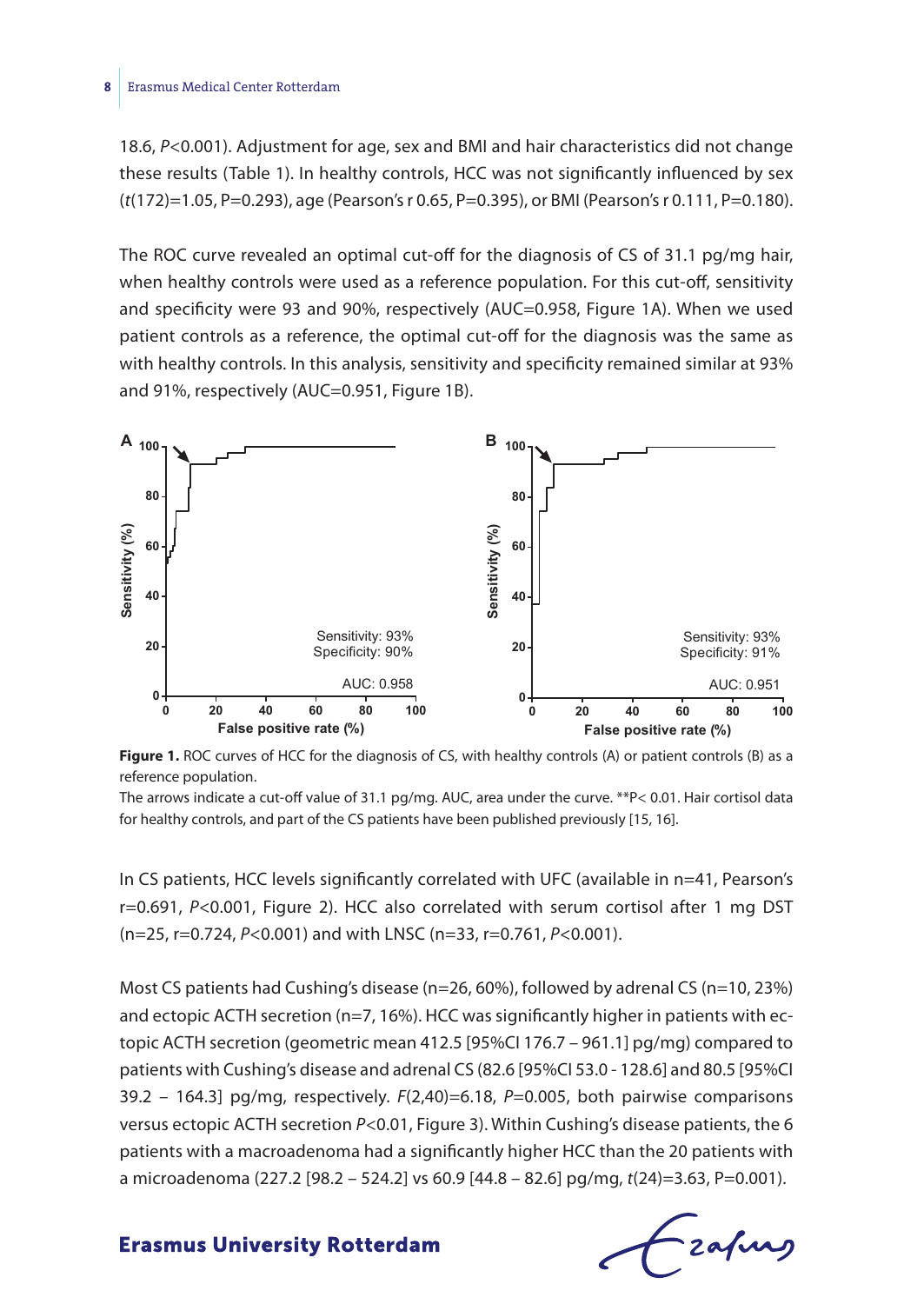

**Figure 2.** Correlation between hair cortisol and first-line diagnostic tests in Cushing's syndrome patients Panel A, urinary free cortisol (UFC). Panel B, dexamethasone suppression test (DST). Panel C, late-night salivary cortisol (LNSC). Hair cortisol content is expressed on a logarithmic scale, in pg/mg hair. UFC is expressed in times upper limit of normal (ULN) on a logarithmic scale. The horizontal dotted line represents the cut-off value for hair cortisol of 31.1 pg/mg. The vertical dotted line represents the upper limit of normal for first-line diagnostic test. R, Pearson's correlation. Hair cortisol data for healthy controls, and part of the CS patients have been published previously [15, 16].

## **Hair cortisol timelines in patients with ectopic CS**

Patient A was a 54-year old woman who presented at the Klinikum der Ludwig‐Maximilians‐Universität in Munich in October 2014 with severe hypokalemic hypertension (minimum serum potassium 1.8 mmol/L) and edema, for evaluation of mineralocorticoid excess. However, plasma renin concentration (2 mU/L, normal 4.4 – 46) and plasma aldosterone (< 83 pmol/L, normal 139-979 pmol/L) were suppressed. Before October 2014, she was asymptomatic. Classical signs and symptoms of CS were absent. ACTHdependent hypercortisolism was found, with a UFC of 44358 nmol/24h (normal < 414 nmol/24h), and a baseline serum cortisol of 3862 nmol/L (normal 138 – 690 nmol/L). The patient underwent CRH stimulation testing, low and high dose dexamethasone testing, and sinus petrosus inferior sampling suggesting an ectopic ACTH source, but intensive imaging studies including FDG PET, DOTATATE PET and DOPA PET scanning were negative. The patient underwent emergency bilateral adrenalectomy after controlling hypercortisolism by CYP11B2 blockade using intravenous etomidate. The source of ACTH has not been detected thus far (last follow-up June 2016).

In the middle of November 2014, approximately 4 weeks after the onset, a hair sample was obtained, with a length of 26 cm, allowing us to retrospectively assess cortisol levels for over 2 years back in time (26 months; Figure 4A). The most proximal 12 cm of hair, which correspond with the period from November 2013 to November 2014, were divided into 1 cm segments. The most distal 14 cm of hair were divided into 2 cm long segments, spanning the period between September 2012 and November 2013. Between April 2013 and April 2014, HCC values in Patient A were around the previously established cut-off value (<31.1 pg/mg). From April 2014 onwards, 6 months before clinical presentation, a gradual rise in HCC can be observed, with a maximum of 78.2 pg/mg. In the hair seg-

-zafurg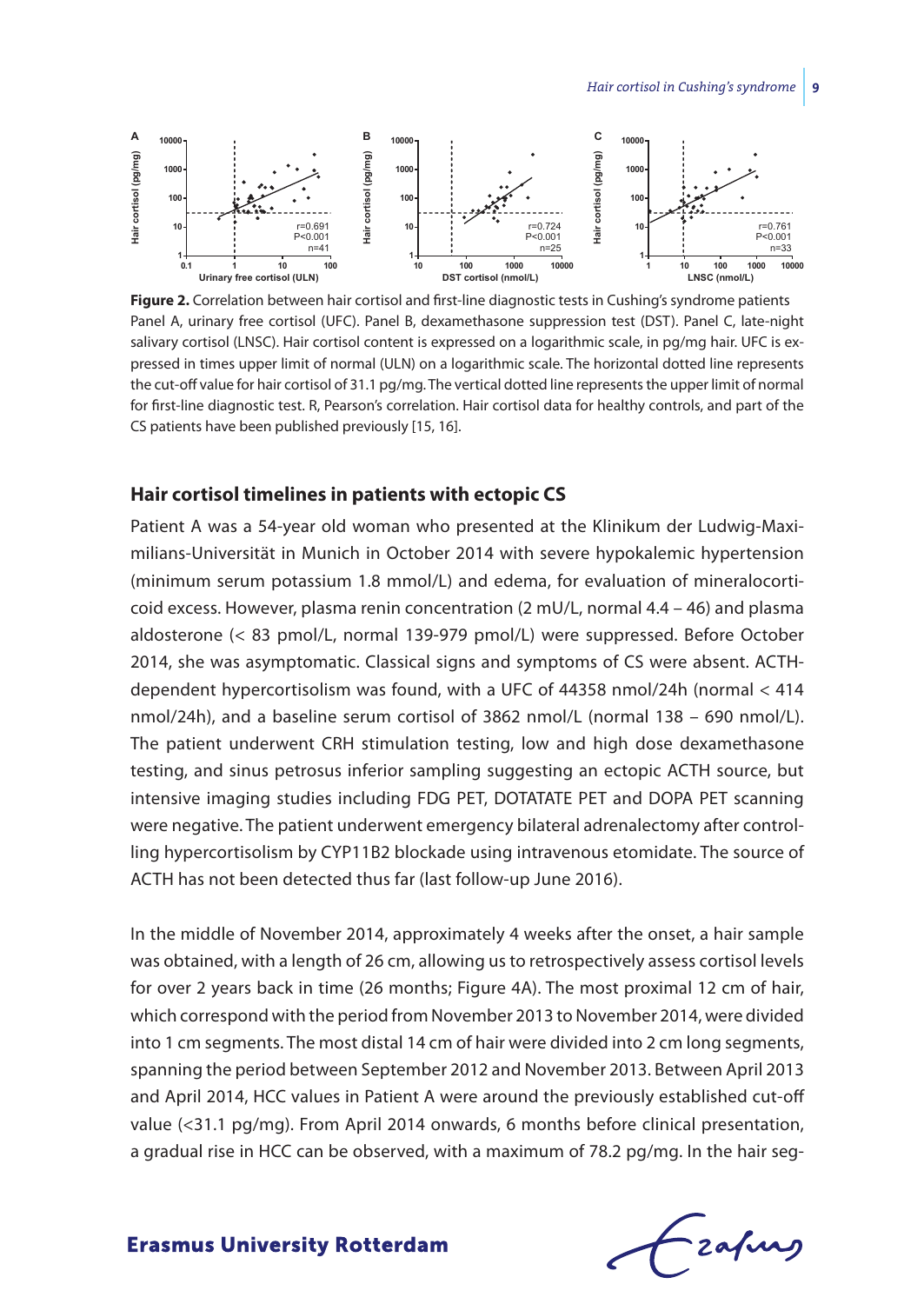



Hair cortisol values are presented on a semi-logarithmic scale. Values in patients with Cushing's syndrome are stratified by etiology. Solid horizontal lines represent group medians, the dotted horizontal line represents the cut-off value of 31.1 pg/mg. Hair cortisol data for healthy controls, and part of the CS patients have been published previously [15, 16].

ments corresponding to the fall of 2012, increased HCC can be observed as well (Figure 4A). Patient A did not recall any symptoms of CS during this period.

Patient B was a 59-year old woman who presented in September 2015 at the Klinikum der Ludwig‐Maximilians‐Universität in Munich with symptoms of rapid weight gain (7 kg in 2 weeks), edema, abdominal obesity, plethora, hirsutism, hair loss, proximal muscle weakness, irritability and polydipsia. All symptoms had a recent onset of less than one month earlier. Clinical examination showed plethora, dorsal fat pad, proximal muscle weakness, edema of the lower extremities, moon face, abdominal obesity, hirsutism, alopecia and dry skin. ACTH dependent hypercortisolism was found, with a LNSC of 308 nmol/L (normal <4.1 nmol/L), and a UFC of 11361 nmol/24h (normal < 229 nmol/24h). A CRH test, high-dose dexamethasone suppression test and inferior sinus pretrosus sampling were all in accordance with an ectopic Cushing's syndrome. On PET-CT, a suspected pancreatic lesion was seen, but this was not evident from an abdominal MRI and endoscopic sonography that followed. Based on a diagnosis of occult ectopic Cushing's syndrome, adrenostatic therapy was started in December 2015, with ketoconazole and metyrapone and hydrocortisone substitution. After this, the patient became normocortisolemic. In June 2016, UFC was 151 nmol/24h (normal < 229/24h).

In November 2015, slightly over 2 months after the onset of symptoms, a hair sample of 11 cm length was obtained, allowing us to create a retrospective timeline spanning De-

frafing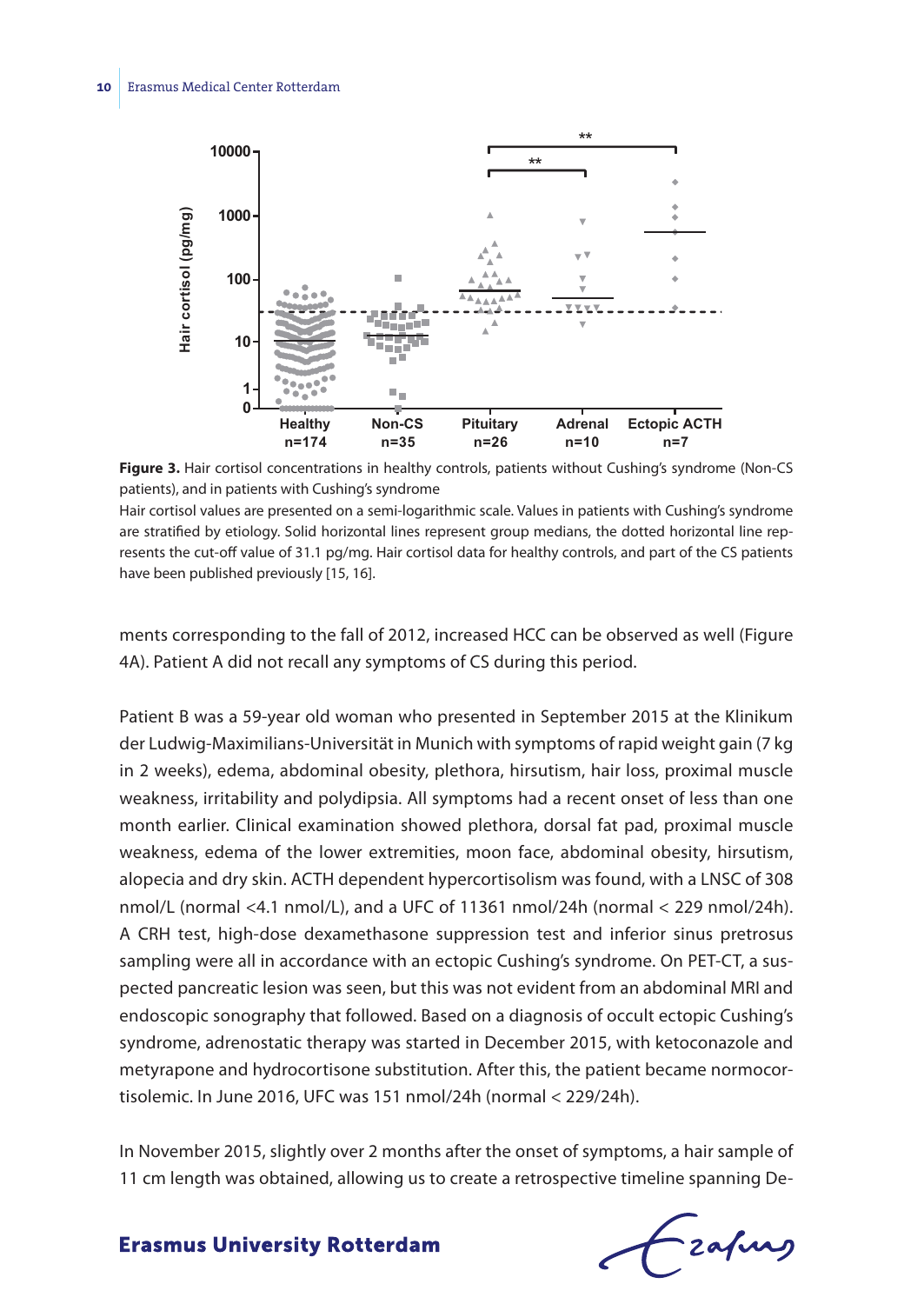cember 2014 to November 2015 (Figure 4B). The most proximal 7 cm of hair was divided into 1 cm long segments, while the most distal 4 cm was divided into two 2 cm long segments. In hair segments corresponding to December 2014 to June 2015, cortisol levels appear below or just above the cut-off level (<31.1 pg/mg). From June 2015, 3 months before the onset of symptoms, cortisol levels rose sharply, up to 311.2 pg/mg.



The horizontal dotted line represents the cut-off value of 31.1 pg/mg. The grey area corresponds to period in which the patient had signs and/or symptoms of Cushing's syndrome.

-zafurs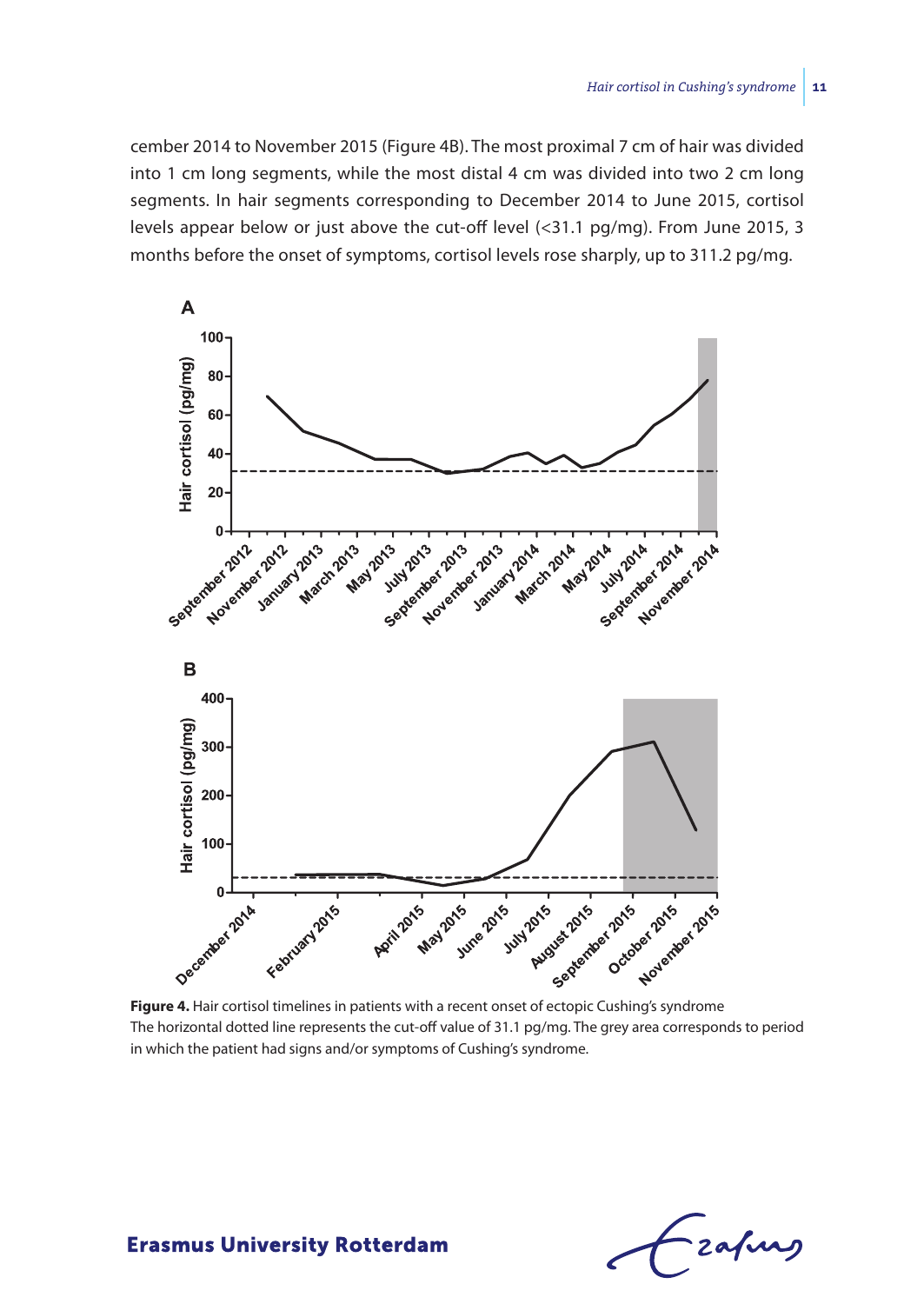## **Discussion**

In the present study, we used HCC to distinguish between individuals with CS, and those without. We found that a cut-off value of 31.1 pg/mg discriminates well between CS and healthy controls. Additionally, we showed that this test performs equally well when CS patients are compared to patients who were suspected to have CS, but in whom the diagnosis could be excluded (patient controls). The sensitivity of 93% and specificity 90% (healthy controls) and 91% (patient controls) we found are well in line with current first-line tests for CS as reported in recent meta-analyses: UFC (mean sensitivity and specificity of 84 and 92%, respectively) [20], LNSC (95 and 92%) [21] and 1 mg DST (99 and 88%) [20]. However, it must be noted that the performance of first-line test differs significantly between studies.

In two patients with recent onset of ectopic CS, we created retrospective timelines of cortisol exposure. In both cases an increase can be seen months before the effects of hypercortisolism became clinically evident. In the case of patient A, the hair sample surprisingly seems to indicate hypercortisolism as much as 2 years before hair collection. This may indicate that she has suffered from a previous period of hypercortisolism and thus a cyclical form of CS, although the patient did not recall symptoms of CS around that period. We previously showed that hair cortisol can well reveal cyclical forms of Cushing's with more than one period of symptomatic hypercortisolism in the past [15]. Care must be taken not to draw exaggerated conclusions based on hair cortisol timelines, especially in lack of supporting evidence. However, these cases do illustrate the potential of HCC measurements, offering the unique possibility to retrospectively assess cortisol levels months up to years back in time [6]. The use of HCC as a historical record of Cushing's syndrome was first shown by Thompson *et al*. [14], and we have published additional examples in which HCC timelines corresponded well with the clinical course in Cushing's [15]. Now, for the first time we showed that the onset of hypercortisolism due to ectopic ACTH production could be estimated. From this, we may learn in the future how the duration of the disease (before diagnosis) may affect the somatic and neuropsychological outcomes of the disease both in the short term, and, importantly, also in the long term after curation.

Besides the addition of retrospective long-term cortisol measurement, scalp hair cortisol offers significant advantages over current first-line tests for hypercortisolism. First, hair sampling can easily be performed in an inpatient or outpatient setting. Unlike all of the other first-line tests, it does not depend on the adherence of patients to instructions concerning sample collection or medication use. Obviously, complete baldness makes scalp hair sample collection impossible, but in our experience, even in individuals with

Frahing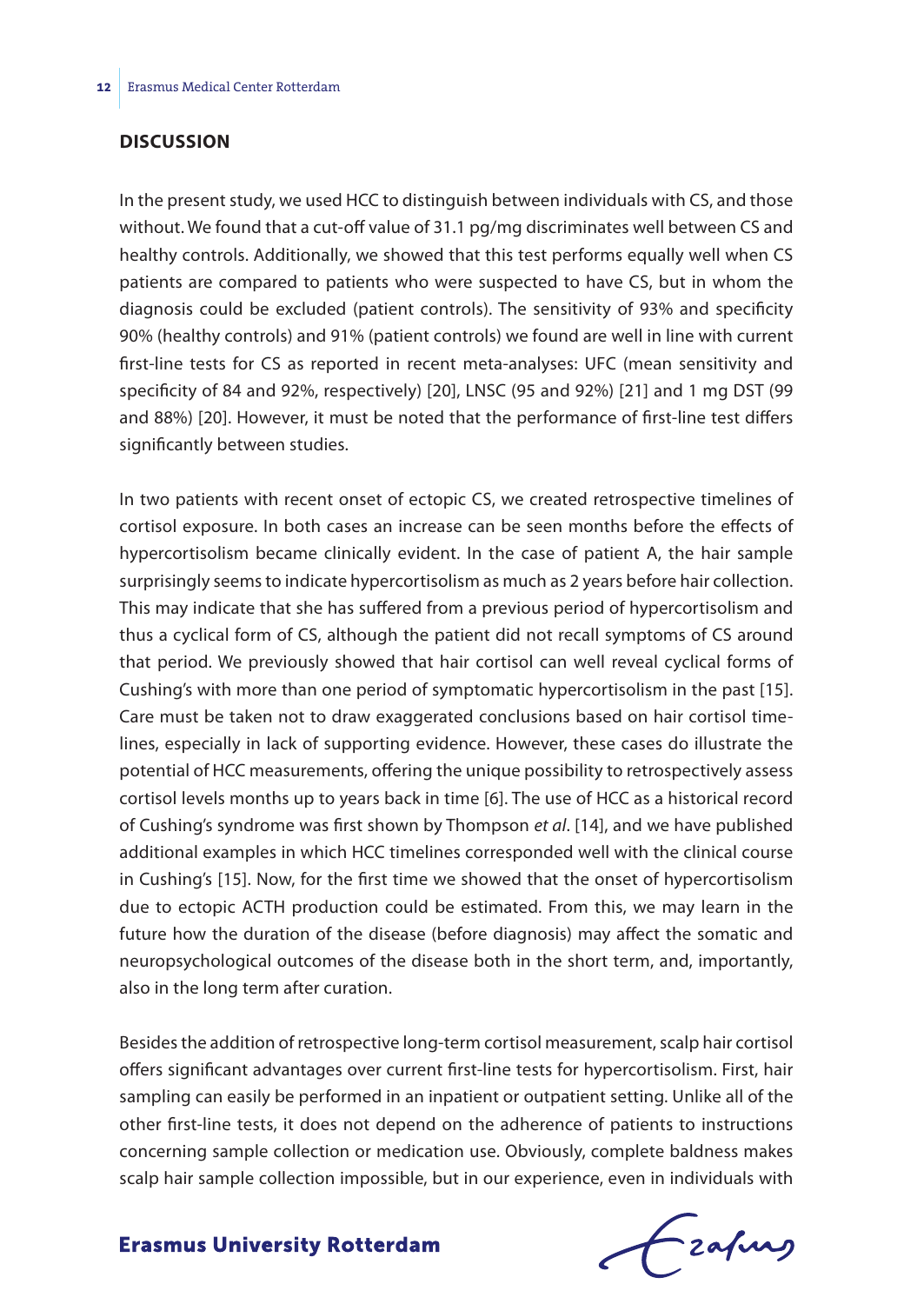little scalp hair a useful sample can be obtained successfully. Second, our results are based on collecting just one hair sample. Currently, often multiple urine or saliva collections are required to establish the diagnosis of CS [3, 5]. Recently, it has been shown that HCC in the proximal 1 cm of scalp hair (representative of the month before sample collection) correlates well with integrated daily salivary cortisol, based on three daily saliva samples which were collected for a 30-day period [22]. This is strong evidence that cortisol in hair truly reflects the average long-term exposure to cortisol, which dampens the effects of the incidental fluctuations (such as stress at the moment of sample collection) that seriously affect the concentrations that are measured in the other tests.

Although measurement of scalp hair cortisol are more laborious than cortisol measurements in other matrices, due to hair sample preparation and extraction, it requires no sophisticated techniques. Hair cortisol measurements have been performed for years by several expertise centers [14, 16, 23]. A previously published round robin comparison between hair cortisol methods from different labs found that different methods correlated well, with r squared values between 0.88 and 0.97 [24]. Further standardization of analytical procedures, as well as automation of hair sample work-up may help routine laboratories set up hair cortisol assays. Like any analytical method hair cortisol relies on proper training of laboratory personnel, in order to limit operator variability. Furthermore, when using any immunoassay based method for an extended period of time, there is a risk of assay performance drift. In our lab, we have consistently used the same equipment and ELISA kits. However, we do rely on quality controls procedures as performed by the manufacturing company.

Several limitations have to be considered when interpreting our data. We included patients in our study, who either had unequivocally confirmed CS, and patients in whom it could unequivocally be excluded. Since the diagnosis of CS was based on current first-line tests, our data do not allow a comparison between the diagnostic accuracy of HCC and these other tests. Additionally, we did not investigate the added value of hair cortisol in cases in which the diagnosis of CS remains unclear. Future prospective studies may show the additional value of HCC in these cases.

Experience with current first-line tests for CS illustrates the importance of investigating possible confounders of screening tests for CS. UFC may be falsely elevated due to high urine volumes and stress, and falsely low with impaired renal function. The DST is subject to the absorption and metabolism of dexamethasone, which can be influenced by medication use. Furthermore, because total levels of cortisol are measured in serum, the DST is often false positive when medication is used that increases the levels of corticosteroid binding globulin, such as oral contraceptives. LNSC can be falsely elevated

frafing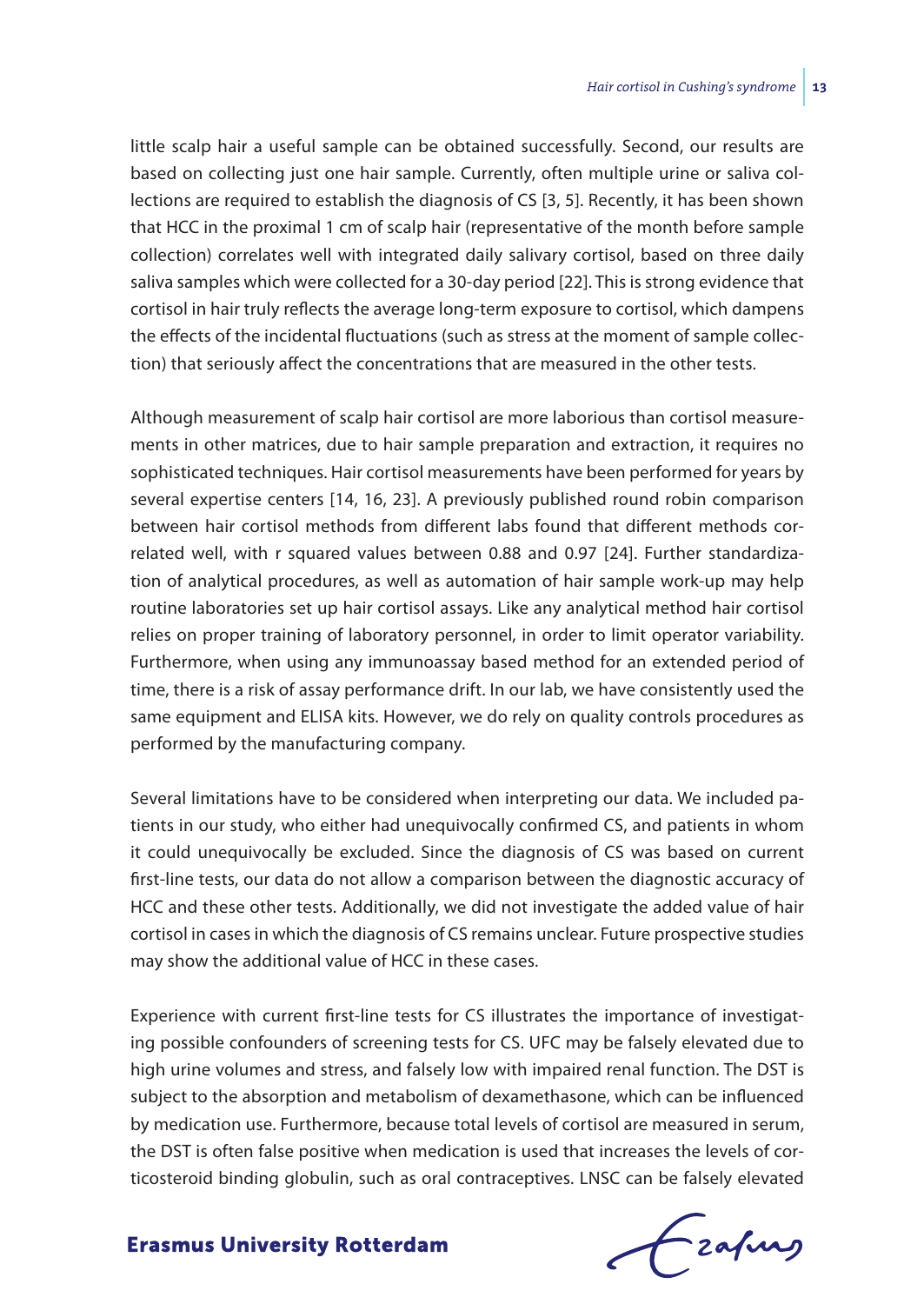due to stress, an altered day rhythm (e.g. in shift workers) and contamination by blood or corticosteroid containing products [3]. In our study we did not include any patients who used topical hydrocortisone. However, this is likely to be a confounder which should be taken into account when interpreting hair cortisol concentrations, similar to LNSC [25]. Since HCC estimates cortisol over a much larger timeframe than other tests, the influence of acute stress can be assumed to be diminished.

Just like with measurements in other matrices, many conditions that slightly increase cortisol in scalp hair have now been described. These include depression and obesity [10-12, 23], which are also common features seen in CS. Therefore, we believe it remains of vital importance that the use of HCC for the diagnosis of CS is limited to populations with a high *a priori* probability. As we have shown in our comparison with patient controls, HCC performed well at diagnosing CS in a population where the suspicion for this diagnosis was high. However, not all factors contributing to HCC may be known yet. Furthermore, in the current study we did not have data on ethnicity, which has been reported to slightly influence hair cortisol [26].

In conclusion, our results indicate that measuring cortisol in a single sample of scalp hair offers a high sensitivity and specificity for the diagnosis of Cushing's syndrome (CS). Together with a straightforward sample collection procedure, this method may prove to be a convenient non-invasive screening test for CS. Additionally, our results indicate that hair cortisol measurements provide clinicians a tool to retrospectively assess cortisol secretion in patients with CS, months to years back in time. This also offers the opportunity to estimate the onset of hypercortisolism and thus the duration of the disease before diagnosis. Future studies using retrospective timelines of hair cortisol may lead to more insight into the question how total duration of hypercortisolism may affect both somatic and neuropsychological outcomes of the disease in the short and long term.

-zafurs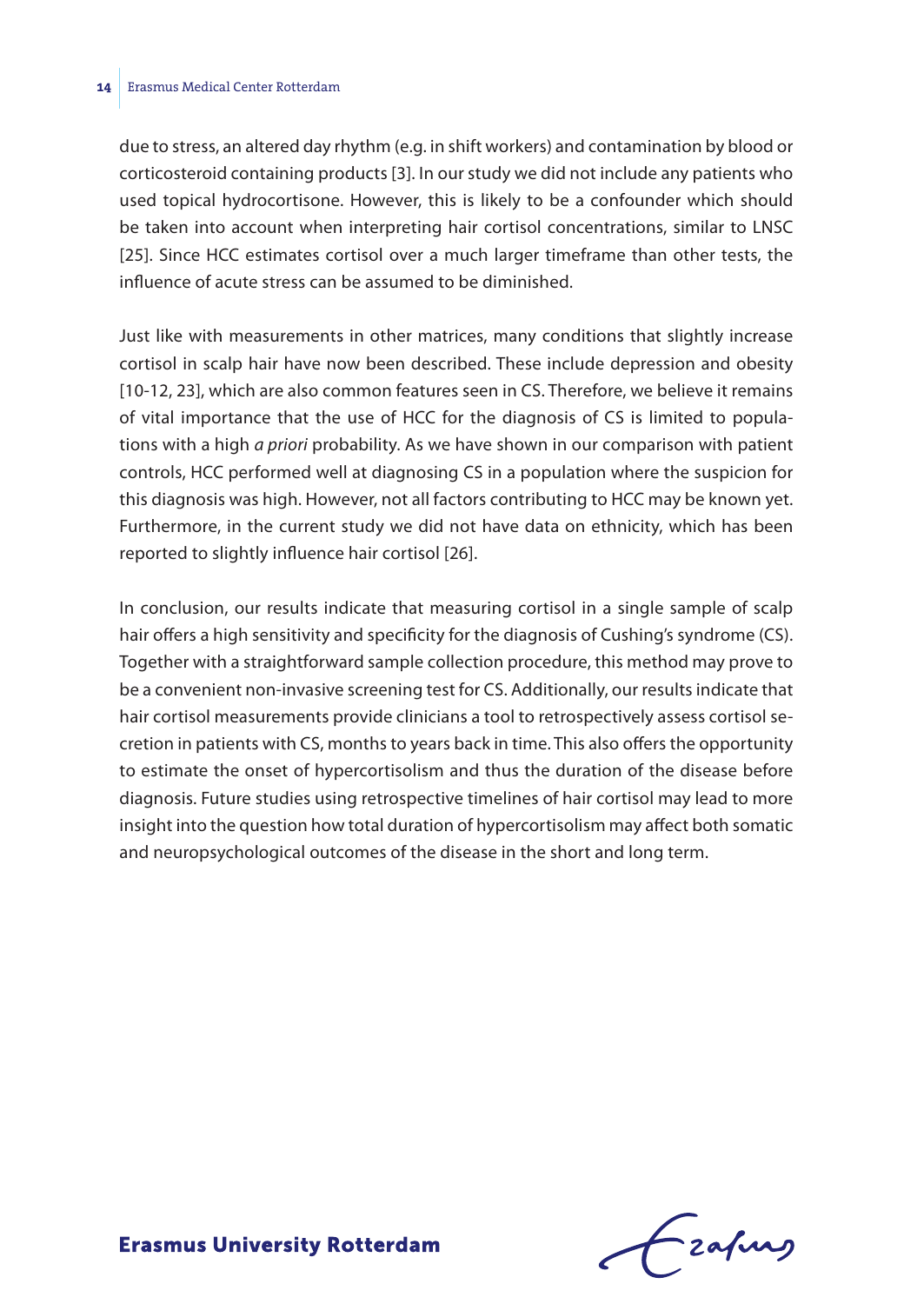#### **References**

- 1. Lindholm, J., et al., *Incidence and late prognosis of cushing's syndrome: a population-based study.* J Clin Endocrinol Metab, 2001. **86**(1): p. 117-23.
- 2. Lacroix, A., et al., *Cushing's syndrome.* Lancet, 2015. **386**(9996): p. 913-927.
- 3. Nieman, L.K., et al., *The diagnosis of Cushing's syndrome: an Endocrine Society Clinical Practice Guideline.* J Clin Endocrinol Metab, 2008. **93**(5): p. 1526-40.
- 4. Petersenn, S., et al., *High variability in baseline urinary free cortisol values in patients with Cushing's disease.* Clin Endocrinol (Oxf ), 2014. **80**(2): p. 261-269.
- 5. Friedman, T.C., et al., *High prevalence of normal tests assessing hypercortisolism in subjects with mild and episodic Cushing's syndrome suggests that the paradigm for diagnosis and exclusion of Cushing's syndrome requires multiple testing.* Horm Metab Res, 2010. **42**(12): p. 874-81.
- 6. Wester, V.L. and E.F.C. van Rossum, *Clinical applications of cortisol measurements in hair.* Eur J Endocrinol, 2015. **173**(4): p. M1-M10.
- 7. Pereg, D., et al., *Cortisol and testosterone in hair as biological markers of systolic heart failure.* Psychoneuroendocrinology, 2013. **38**(12): p. 2875-82.
- 8. Pereg, D., et al., *Hair cortisol and the risk for acute myocardial infarction in adult men.* Stress, 2011. **14**(1): p. 73-81.
- 9. Manenschijn, L., et al., *High long-term cortisol levels, measured in scalp hair, are associated with a history of cardiovascular disease.* J Clin Endocrinol Metab, 2013. **98**(5): p. 2078-83.
- 10. Chan, J., et al., *Measurement of cortisol and testosterone in hair of obese and non-obese human subjects.* Exp Clin Endocrinol Diabetes, 2014. **122**(6): p. 356-62.
- 11. Wester, V.L., et al., *Long-term cortisol levels measured in scalp hair of obese patients.* Obesity (Silver Spring), 2014. **22**(9): p. 1956-8.
- 12. Veldhorst, M.A., et al., *Increased scalp hair cortisol concentrations in obese children.* J Clin Endocrinol Metab, 2014. **99**(1): p. 285-90.
- 13. Stalder, T., et al., *Cortisol in hair and the metabolic syndrome.* J Clin Endocrinol Metab, 2013. **98**(6): p. 2573-80.
- 14. Thomson, S., et al., *Hair analysis provides a historical record of cortisol levels in Cushing's syndrome.* Exp Clin Endocrinol Diabetes, 2010. **118**(2): p. 133-8.
- 15. Manenschijn, L., et al., *A novel tool in the diagnosis and follow-up of (cyclic) Cushing's syndrome: measurement of long-term cortisol in scalp hair.* J Clin Endocrinol Metab, 2012. **97**(10): p. E1836-43.
- 16. Manenschijn, L., et al., *Evaluation of a method to measure long term cortisol levels.* Steroids, 2011. **76**(10-11): p. 1032-6.
- 17. Harkey, M.R., *Anatomy and physiology of hair.* Forensic Sci Int, 1993. **63**(1-3): p. 9-18.
- 18. Noppe, G., et al., *Validation and reference ranges of hair cortisol measurement in healthy children.* Horm Res Paediatr, 2014. **82**(2): p. 97-102.
- 19. Alwani, R.A., et al., *Differentiating between Cushing's disease and pseudo-Cushing's syndrome: comparison of four tests.* Eur J Endocrinol, 2014. **170**(4): p. 477-86.
- 20. Elamin, M.B., et al., *Accuracy of diagnostic tests for Cushing's syndrome: a systematic review and metaanalyses.* J Clin Endocrinol Metab, 2008. **93**(5): p. 1553-62.
- 21. Zhang, Q., et al., *Reassessing the reliability of the salivary cortisol assay for the diagnosis of Cushing syndrome.* Journal of International Medical Research, 2013. **41**(5): p. 1387-1394.
- 22. Short, S.J., et al., *Correspondence between hair cortisol concentrations and 30-day integrated daily salivary and weekly urinary cortisol measures.* Psychoneuroendocrinology, 2016. **71**: p. 12-18.

Czapurs